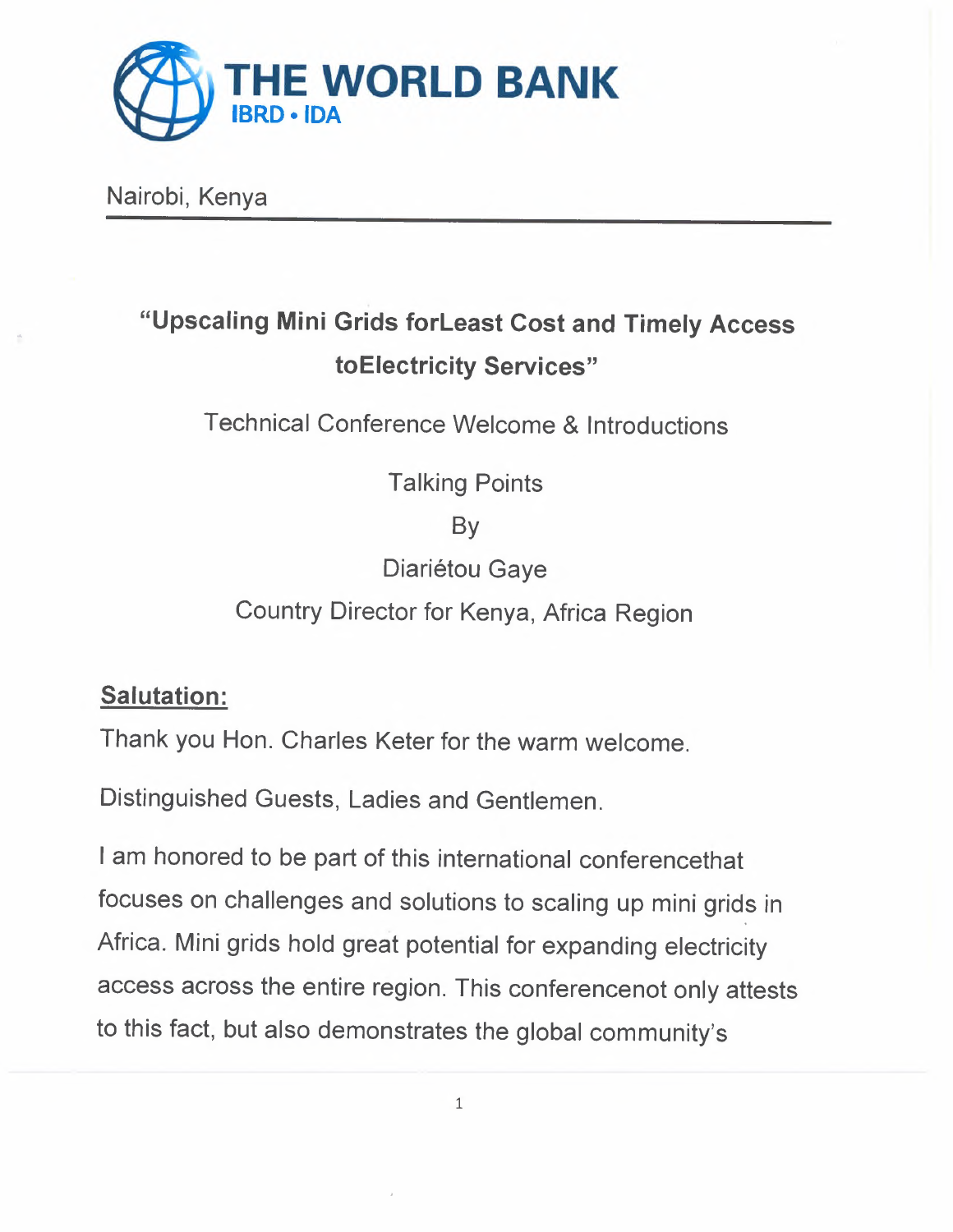commitment to take this potential to scale. Participants gathered here today come from both public and private sectors - an indication that both actors play critical roles in taking mini grids to the next level.

#### **The role of mini-grids in global sustainable development**

- 1.1 billion people globally still lack access to electricity.
- About 87 percent of those live in rural areas, and 88 percent live in Sub- Saharan Africa and South Asia.
- Ensuring access to affordable, reliable, sustainable and modern energy for all is critical for improving the health and livelihoods of people around the world.
	- o With adequate, reliable lighting children can read and do homework longer and families can generate more Income.
	- o Many alternative lighting sources, like kerosene lamps, emit a dull light and are a major source of pollution, harming familyhealth and the local environment.
- Therefore, Sustainable Development Goal 7 has been established, in alignment with the Sustainable Energy for All objective toachieve universal access by 2030.

Why is the Bank supporting mini-grids?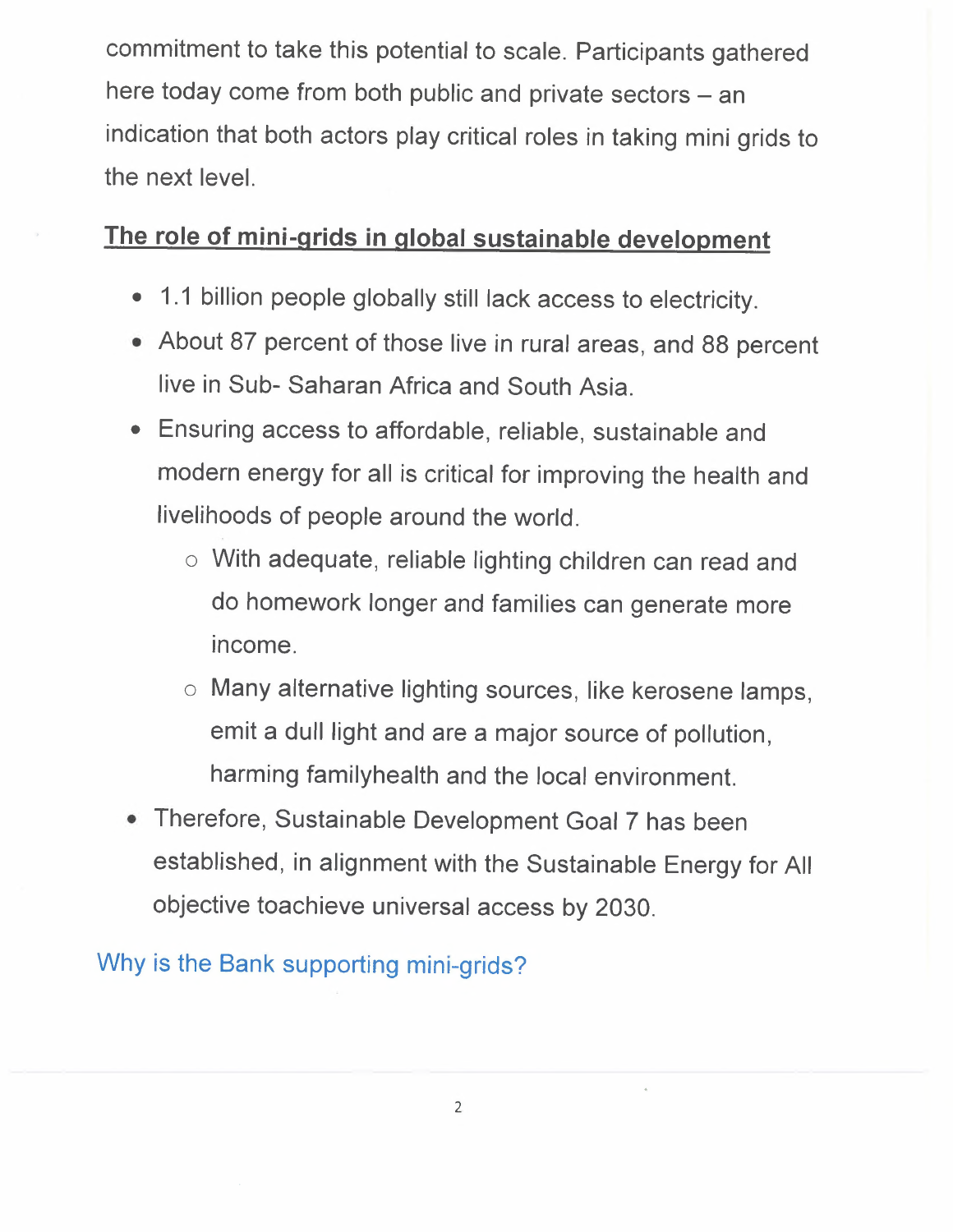- The World Bank works with countries to help themincrease access to modern energy services in order to reduce poverty and promote shared prosperity.
- Many of the world's poor live in villages which are typically too far from the main grid to be connected within the next ten years - it is simply too costly. High dispersion of rural populations also renders grid extension unfeasible.
	- o This is particularly true for sub-Saharan Africa, where an overwhelming majority of the population is expected to be in rural areas for the foreseeable future.
- At the same time, for these communities without energy access, and in particular their young workforce, the opportunity cost of waiting for the grid to reach their villages in next 10-20 years is huge.
- We believe that mini-grids offer a promisingsolution to power these rural areas and stimulate economic growth. We are committed to taking their development to the next level and this is why we are all here today

## How is the Bank supporting mini-grids?

• The World Bank,along with other MOBs of the Scaling up Renewable Energy Scale-up Program (SREP),is financing initial efforts to scale upmini-grids in Kenya, Mali, Tanzania, Liberia, and Nepal.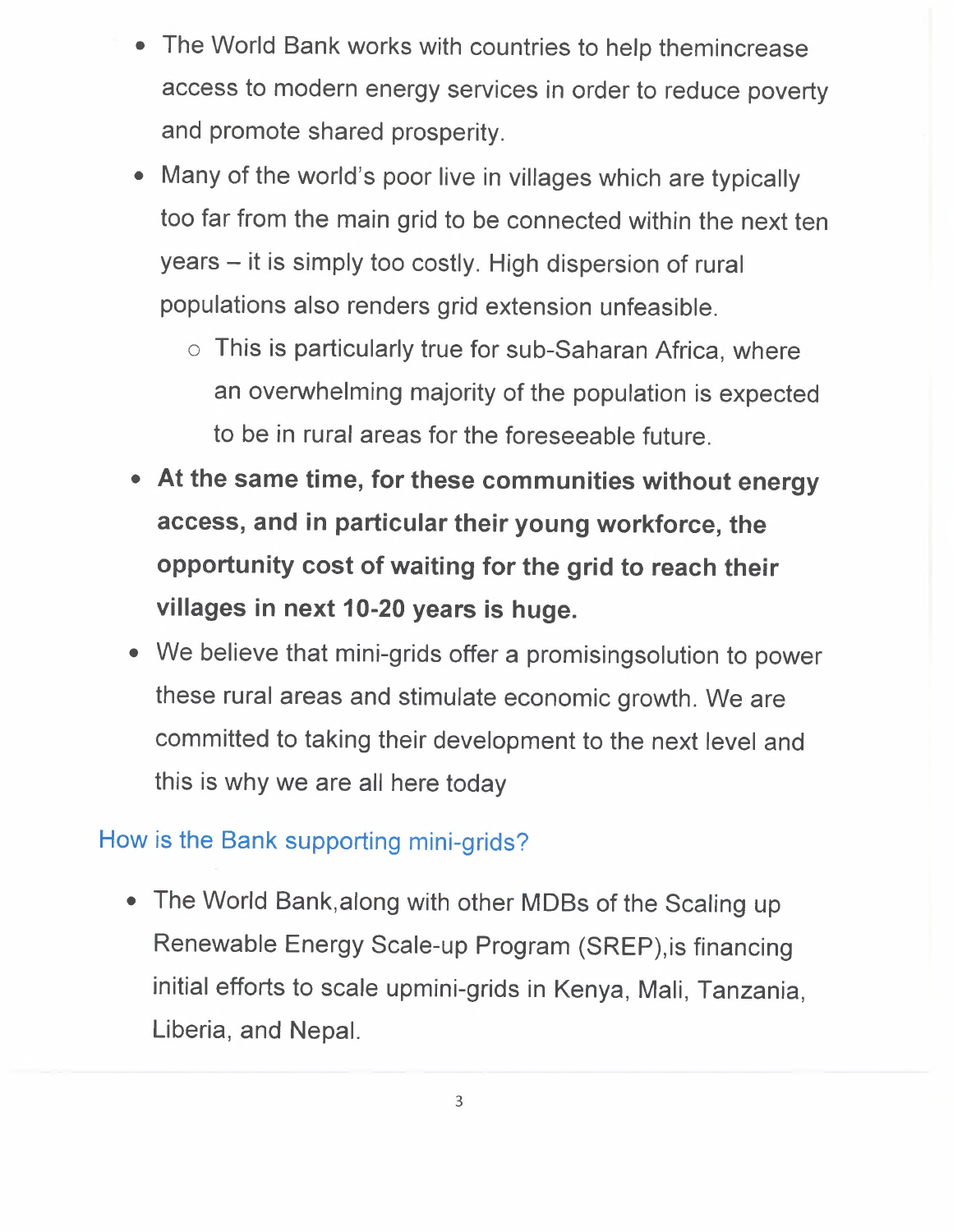- o To date, more than \$90 millionhas been allocated for these mini-grid programs.
- o The SREP pilot countries will build tangible experience with mini-grid systems to enable further replication.
- The Energy Sector Management Assistance Program (ESMAP) at the World Bank with support from OFIO and Danida is leading a Global Facility on Mini Gridsand organizing this conference today.
	- o This facility aims to scale upmini grids in World Bank Group projects to helpbring least cost and timely access of electricity services to rural settlements.
	- o Through learning by doing the facility works with stakeholders along the valuechain – including yourselves - to address several challenges such as pricing, regulations and others and to connect the minigrid community to useful knowledge

#### **Mini-Grids in Kenya**

- Access to electricity service in Kenya has increased rapidly from  $23\%$  in July 2009 to roughly 50% today.
- However, the interconnected electricity system covers only the southern belt of the country and most of the remote and northern parts of the country have no grid coverage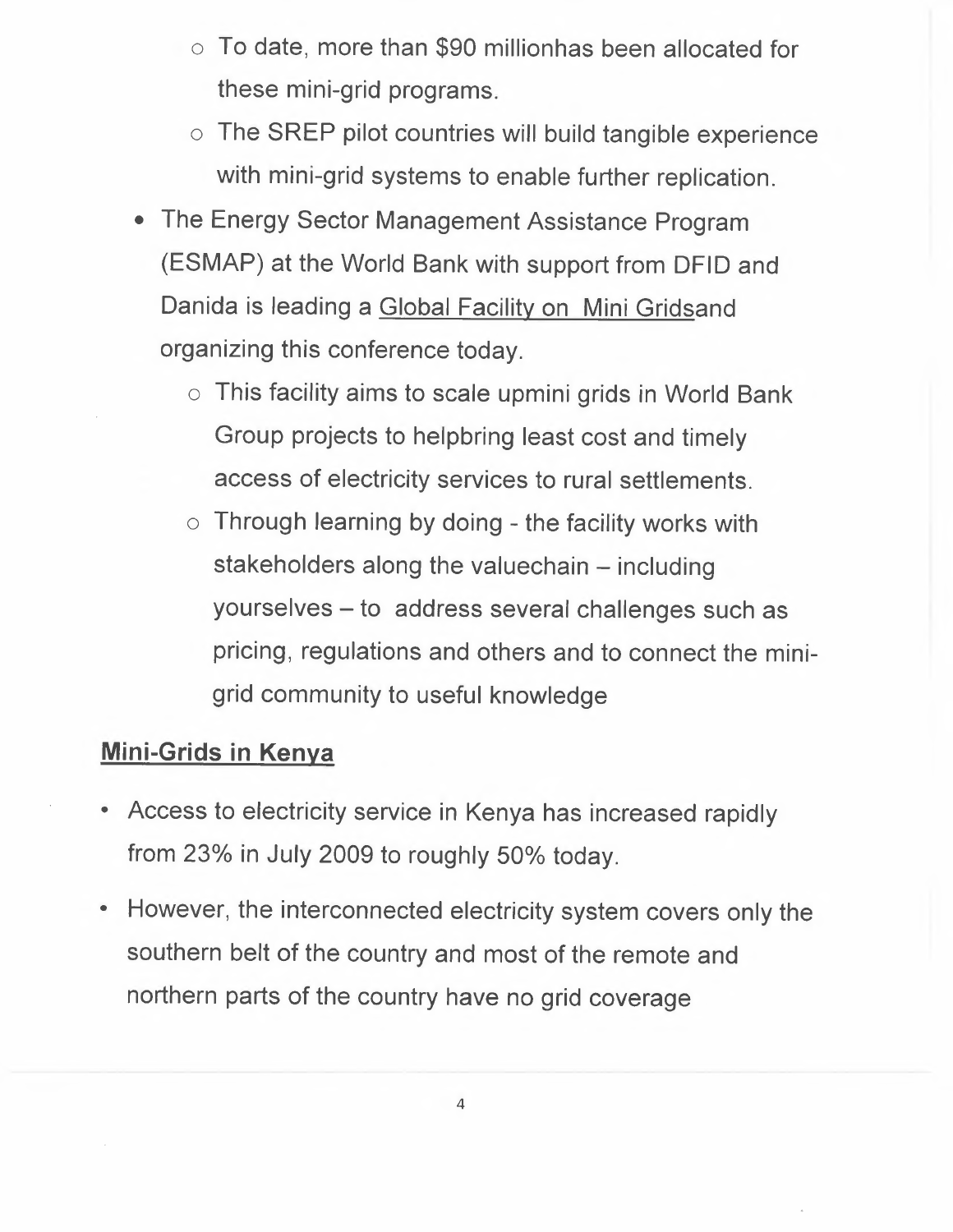- In fact, the World Bank is supporting the electrification of households, public institutions, and water pumping facilities using solar PV in these underserved counties. Many of these loads could serve as anchor customers for further mini-grid development.
- With the ambitious target of achieving universal access by 2020, Kenya is leading the way in mini-grid development
- There are currently 21 mini-grid stations, with installed capacity of about 25MW, and there are 11 mini-grid sites currently under construction by Rural Electrification Authority (REA).
- The private sector is also active. For example, Powerhive, Steamaco, and others are currently developing and operating mini-grids. Some of them looking to upscale mini grid delivery into hundreds of villages.
- Asthere is great momentum in Kenya, PS Njoroge asserted in yesterday's Roundtable that it is the opportune time to articulate policies and regulations within a national strategy for mini-grid development.

#### **Key challenges facing mini-grids in Africa**

• While mini grids have a long history and are widely used in several parts of the world, they are now emerging as a viable option for meeting the energy demand in Sub-Saharan Africa